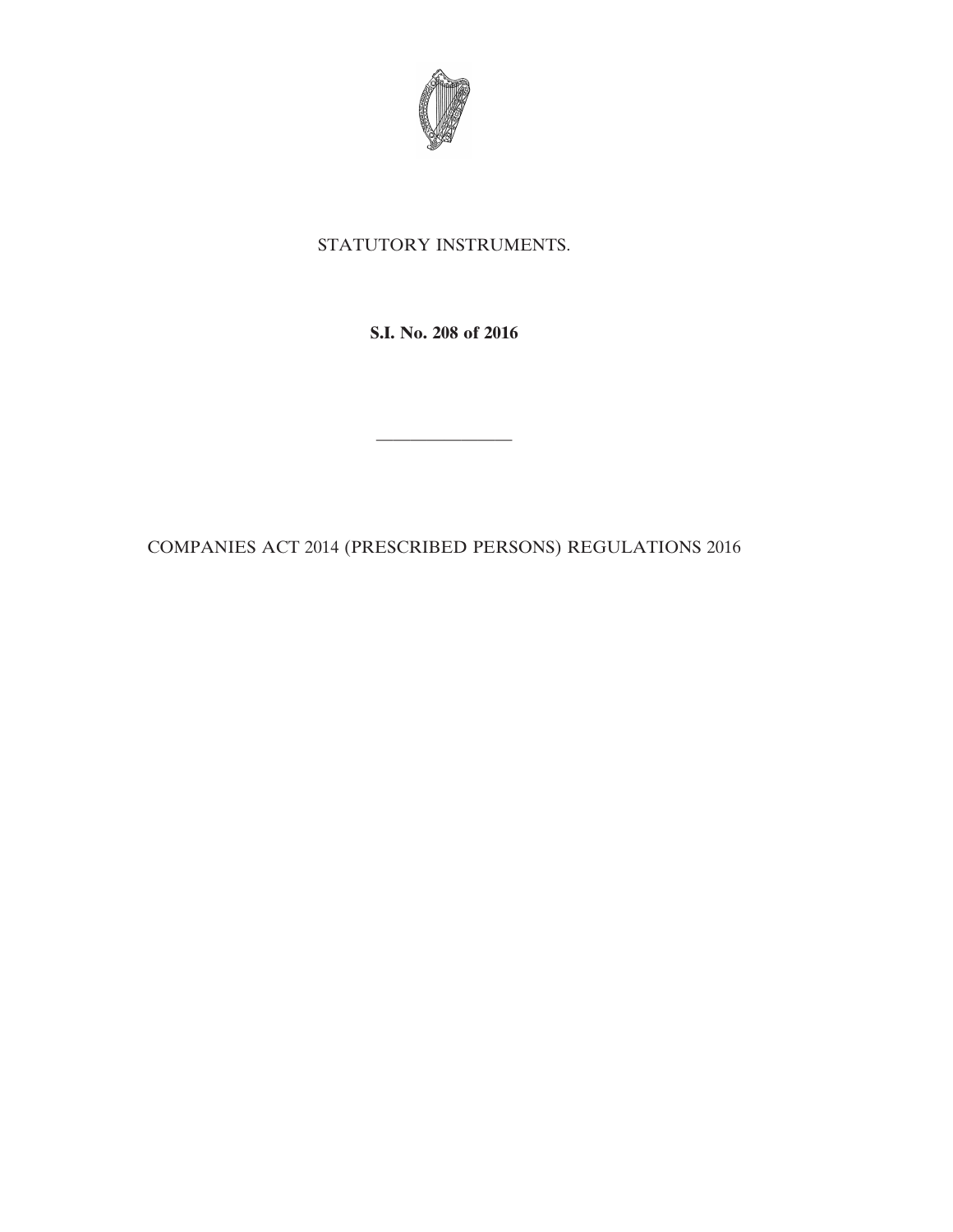COMPANIES ACT 2014 (PRESCRIBED PERSONS) REGULATIONS 2016

The IRISH AUDITING AND ACCOUNTING SUPERVISORY AUTH-ORITY in exercise of the powers conferred on it by section 940(2)(*e*) of the Companies Act 2014 (No. 38 of 2014), hereby makes the following regulations:

1. These Regulations may be cited as the Companies Act 2014 (Prescribed Persons) Regulations 2016.

2. These Regulations come into operation on 26 April 2016.

3. Each of the following persons is prescribed for the purposes of section  $940(2)(e)$  of the Companies Act 2014 as a person to whom the Supervisory Authority may disclose information:

- (*a*) the Minister for Jobs, Enterprise and Innovation;
- (*b*) the Minister for Finance;
- (*c*) the Minister for Public Expenditure and Reform;
- (*d*) the Attorney General;
- (*e*) the Garda Síochána;
- (*f*) the Director of Public Prosecutions;
- (*g*) the Director of Corporate Enforcement;
- (*h*) the Revenue Commissioners;
- (*i*) the Comptroller and Auditor General;
- (*j*) the Central Bank of Ireland;
- (*k*) the Irish Takeover Panel;
- (*l*) the Irish Stock Exchange;
- (*m*) the Pensions Authority;
- (*n*) a prescribed accountancy body;
- (*o*) the Charities Regulatory Authority;

*Notice of the making of this Statutory Instrument was published in "Iris Oifigiu´il" of* 29*th April*, 2016.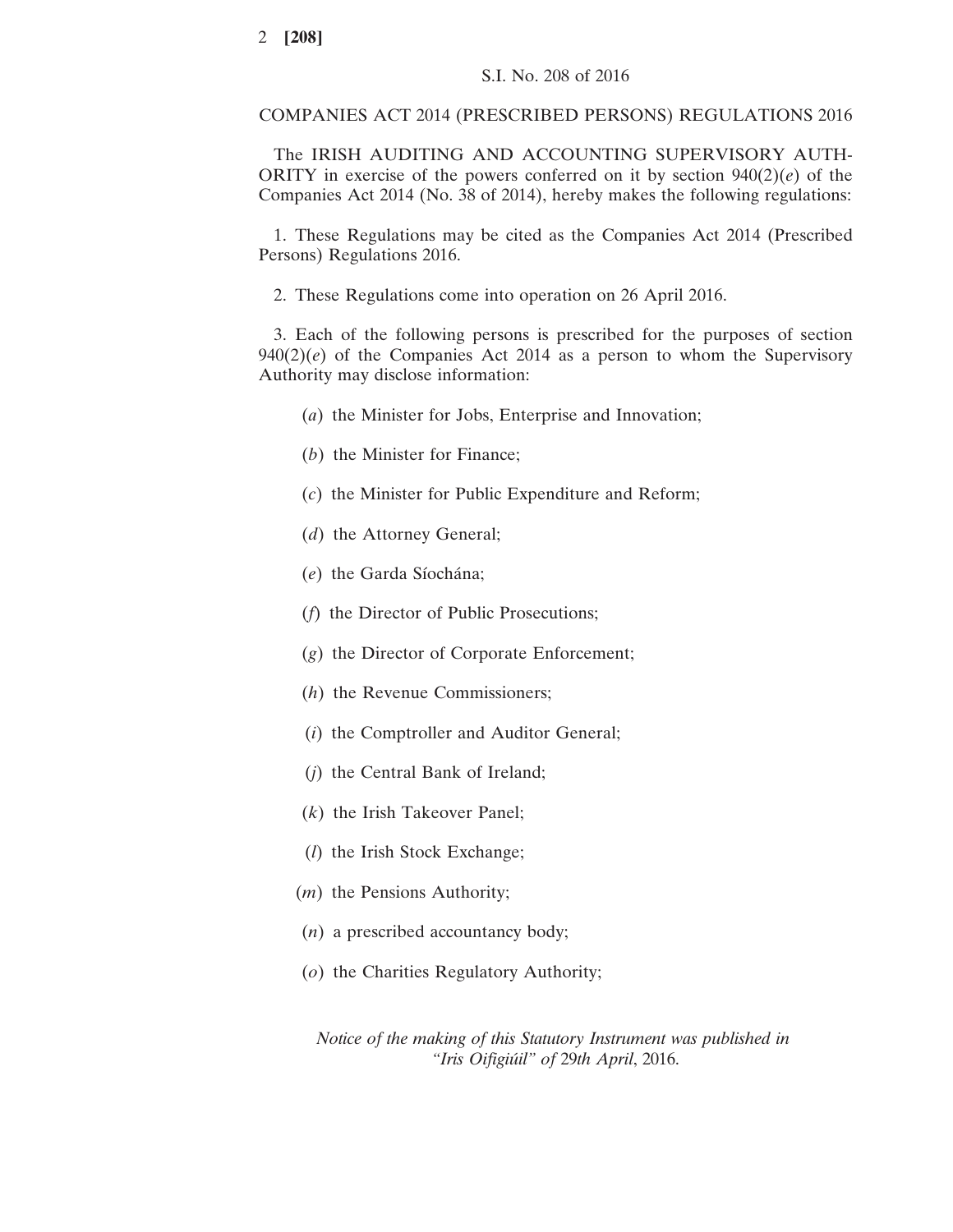- (*p*) a member of a recognised accountancy body who is qualified for appointment as an auditor;
- (*q*) a member firm of a prescribed accountancy body;
- (*r*) an inspector appointed under any other enactment;
- (*s*) any Commission of Investigation established under the Commissions of Investigation Act 2004; or
- (*t*) third-country auditors, as defined in Regulation 3 of the European Communities (Statutory Audits) (Directive 2006/43/EC) Regulations 2010 (S.I. No. 220 of 2010) and former third-country auditors.

4. (1) Each body specified in column (1) of the Schedule 1 opposite the mention in column (2) of the Schedule 1 of the state in which it is established, or any body which takes over the functions of such a body in the same state, is prescribed for the purposes of the following provision.

(2) That provision is section  $940(2)(e)$  of the Companies Act 2014 (No. 38) of 2014).

5. Each body specified in Schedule 2, or any body which takes over the functions of such a body, is prescribed for the purposes of section  $940(2)(e)$  of the Companies Act 2014 (No. 38 of 2014).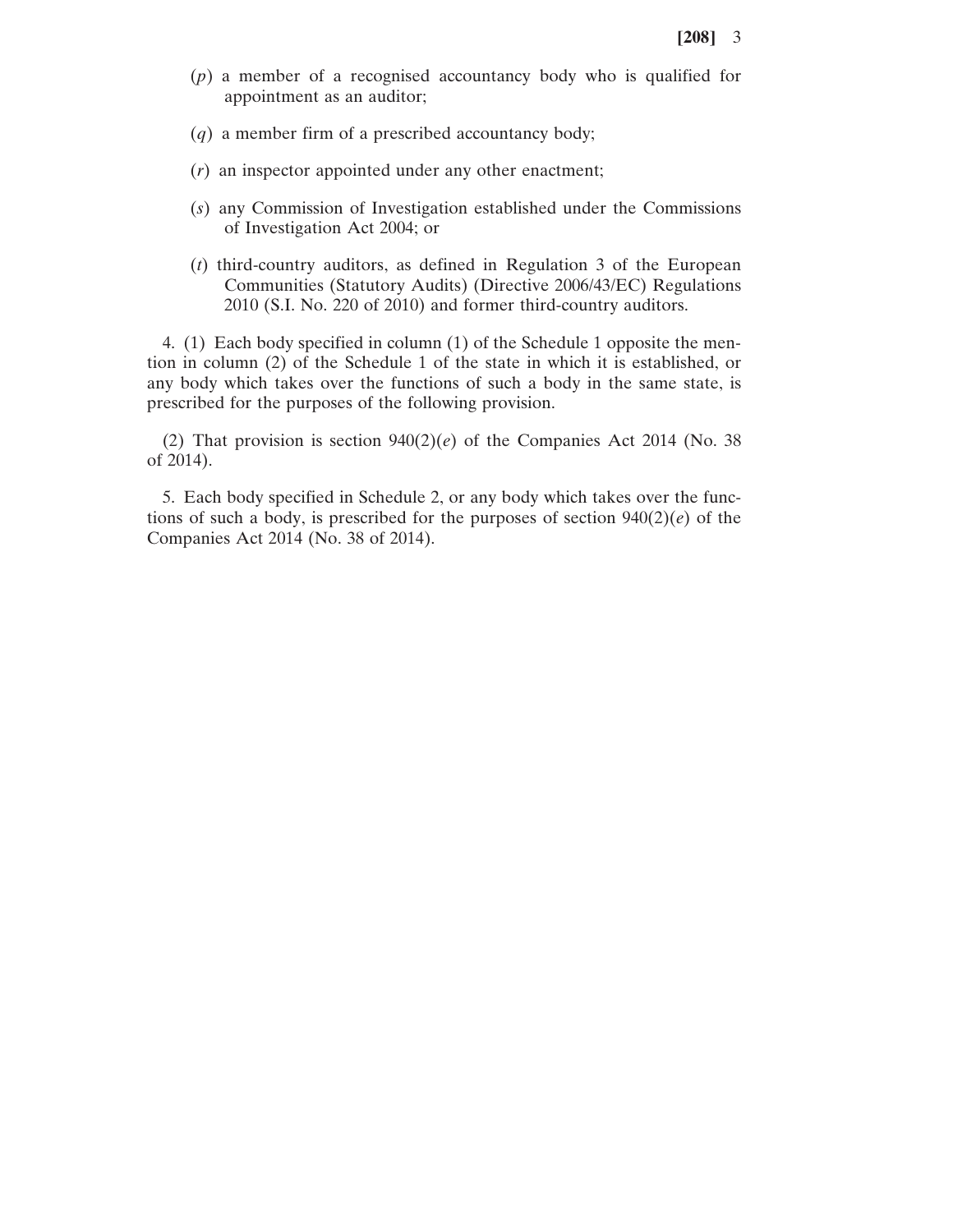## Schedule 1

| Column 1                                                        | Column <sub>2</sub>   |
|-----------------------------------------------------------------|-----------------------|
| Abschlussprueferaufsichtskommission                             | Germany               |
| Abu Dhabi Accountability Authority                              | Abu Dhabi             |
| Accountancy Board, Ministry of Finance                          | Malta                 |
| Accounting and Auditing Oversight Board                         | Greece                |
| Accounting and Auditing Standards<br>Monitoring Board           | Sri Lanka             |
| Accounting and Corporate Regulatory<br>Authority                | Singapore             |
| A-TVP Securities Market Agency                                  | Republic of Slovenia  |
| Audit Oversight Board                                           | Malaysia              |
| Auditing Board of the Central Chamber of<br>Commerce of Finland | Finland               |
| Auditing Oversight Authority                                    | Slovak Republic       |
| <b>Auditors Oversight Authority</b>                             | Cayman Islands        |
| <b>Auditors Public Oversight Authority</b>                      | Hungary               |
| Australian Securities and Investments<br>Commission             | Australia             |
| Austrian Auditors Supervisory Authority                         | Austria               |
| Austrian Financial Market Authority                             | Austria               |
| Authority of Audit and Accounting                               | Republic of Lithuania |
| Autorité des marchés financiers                                 | France                |
| Autoriteit Financiele Markten                                   | <b>Netherlands</b>    |
| BaFin Federal Financial Supervisory<br>Authority                | Germany               |
| Banco De Portugal                                               | Portugal              |
| Bank of Lithuania                                               | Republic of Lithuania |
| Banking, Finance and Insurance Commission                       | Belgium               |
| Botswana Accountancy Oversight Authority                        | <b>Botswana</b>       |
| Canadian Public Accountability Board                            | Canada                |
| Capital Markets Board of Turkey                                 | Turkey                |
| Cayman Islands Monetary Authority                               | Cayman Islands        |
| Cayman Islands Society of Professional<br>Accountants           | Cayman Islands        |
| Central Bank of Hungary                                         | Hungary               |
| Central Chamber of Commerce                                     | Finland               |
| Certified Public Accountants and Auditing<br>Oversight Board    | Japan                 |
| Chambre de renvoi et de mise en état                            | Belgium               |
| Comisión Nacional del Mercado de Valores                        | Spain                 |
| Comissão de Valores Mobiliários                                 | <b>Brazil</b>         |
| Comissão do Mercado de Valores Mobiliarios                      | Portugal              |
| Commission de Surveillance du Secteur<br>Financier              | Luxembourg            |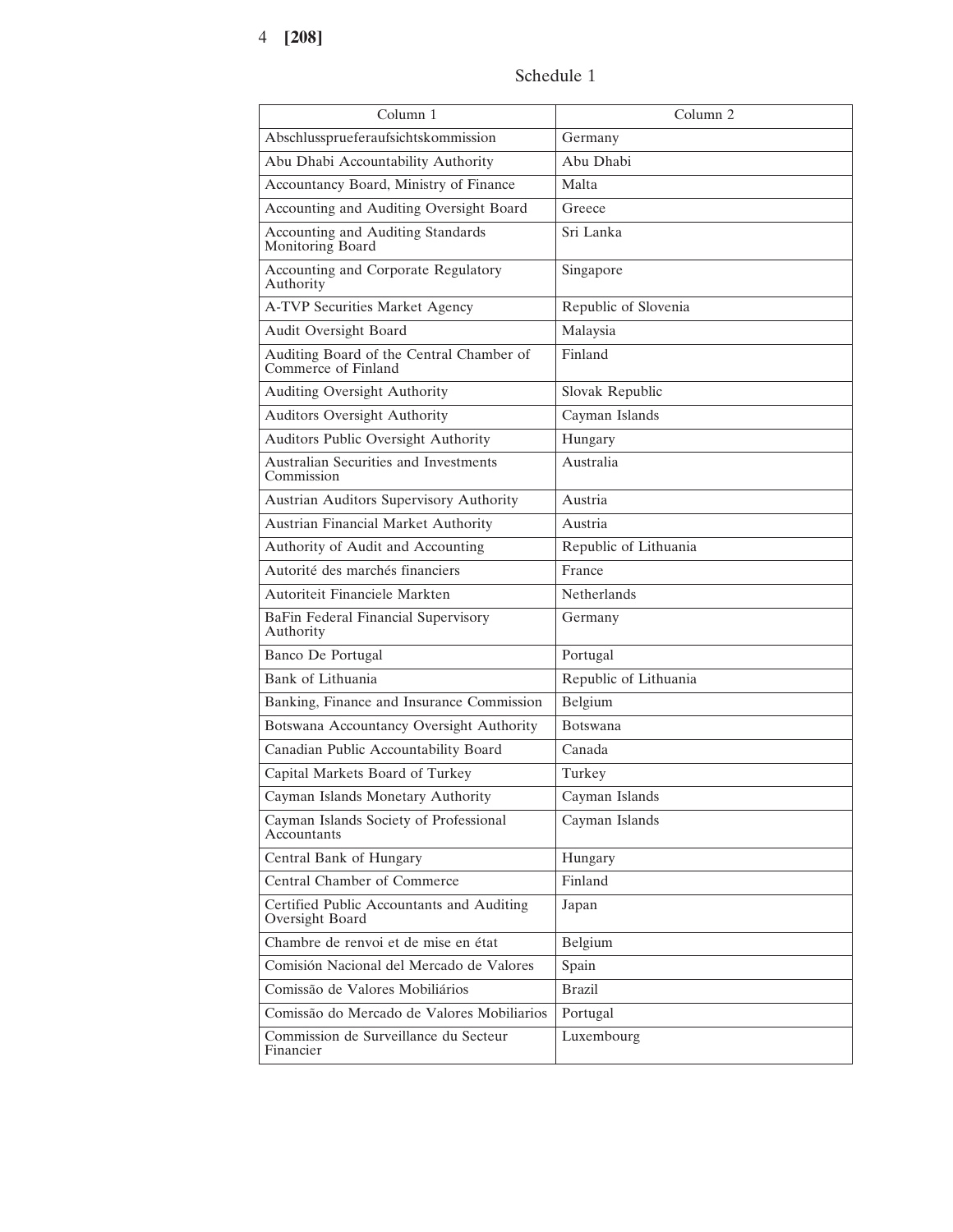| Column 1                                                  | Column <sub>2</sub> |
|-----------------------------------------------------------|---------------------|
| Commission for Public Oversight of Statutory<br>Auditors  | Bulgaria            |
| Commissione Nazionale per le Società e la<br><b>Borsa</b> | Italy               |
| Croatian Audit Public Oversight Committee                 | Croatia             |
| Cyprus Securities and Exchange Commission                 | Cyprus              |
| Czech National Bank, Czech Republic                       | Czech Republic      |
| <b>Czech Securities Commission</b>                        | Czech Republic      |
| Danish Business Authority                                 | Denmark             |
| Danish Commerce and Company Agency                        | Denmark             |
| Deutsche Prüfstelle für Rechnungslegung                   | Germany             |
| Dubai Financial Services Authority                        | Dubai               |
| <b>Dutch Central Bank</b>                                 | Netherlands         |
| Egyptian Financial Supervisory Authority                  | Egypt               |
| <b>Estonian Financial Supervision Authority</b>           | Estonia             |
| Federal Audit Oversight Authority                         | Switzerland         |
| Financial and Capital Markets Commission                  | Latvia              |
| Financial Conduct Authority (FCA)                         | United Kingdom      |
| <b>Financial Market Authority</b>                         | Liechtenstein       |
| Financial Markets Authority                               | New Zealand         |
| <b>Financial Reporting Council</b>                        | Mauritius           |
| <b>Financial Reporting Council</b>                        | United Kingdom      |
| <b>Financial Services Agency</b>                          | Japan               |
| Financial Services and Markets Authority                  | Belgium             |
| <b>Financial Services Authority</b>                       | United Kingdom      |
| <b>Financial Services Commission</b>                      | South Korea         |
| Financial Supervision Commission                          | Bulgaria            |
| Financial Supervisory Authority                           | Iceland             |
| Financial Supervisory Commission                          | China               |
| Financial Supervisory Service                             | South Korea         |
| Finansinspektionen                                        | Sweden              |
| Finanssivalvonta                                          | Finland             |
| Finanstilsynet                                            | Denmark             |
| Finanstilsynet                                            | Norway              |
| Gibraltar Financial Services Commission                   | Gibraltar           |
| Guernsey Financial Services Commission                    | Guernsey            |
| Haut Conseil du Commissariat aux Comptes                  | France              |
| Hellenic Capital Market Commission                        | Greece              |
| Independent Regulatory Board for Auditors                 | South Africa        |
| Instituto de Contabilidad y Auditoria de<br>Cuentas       | Spain               |
| Instituto De Seguros De Portugal                          | Portugal            |
| Isle of Man Financial Services Authority                  | Isle of Man         |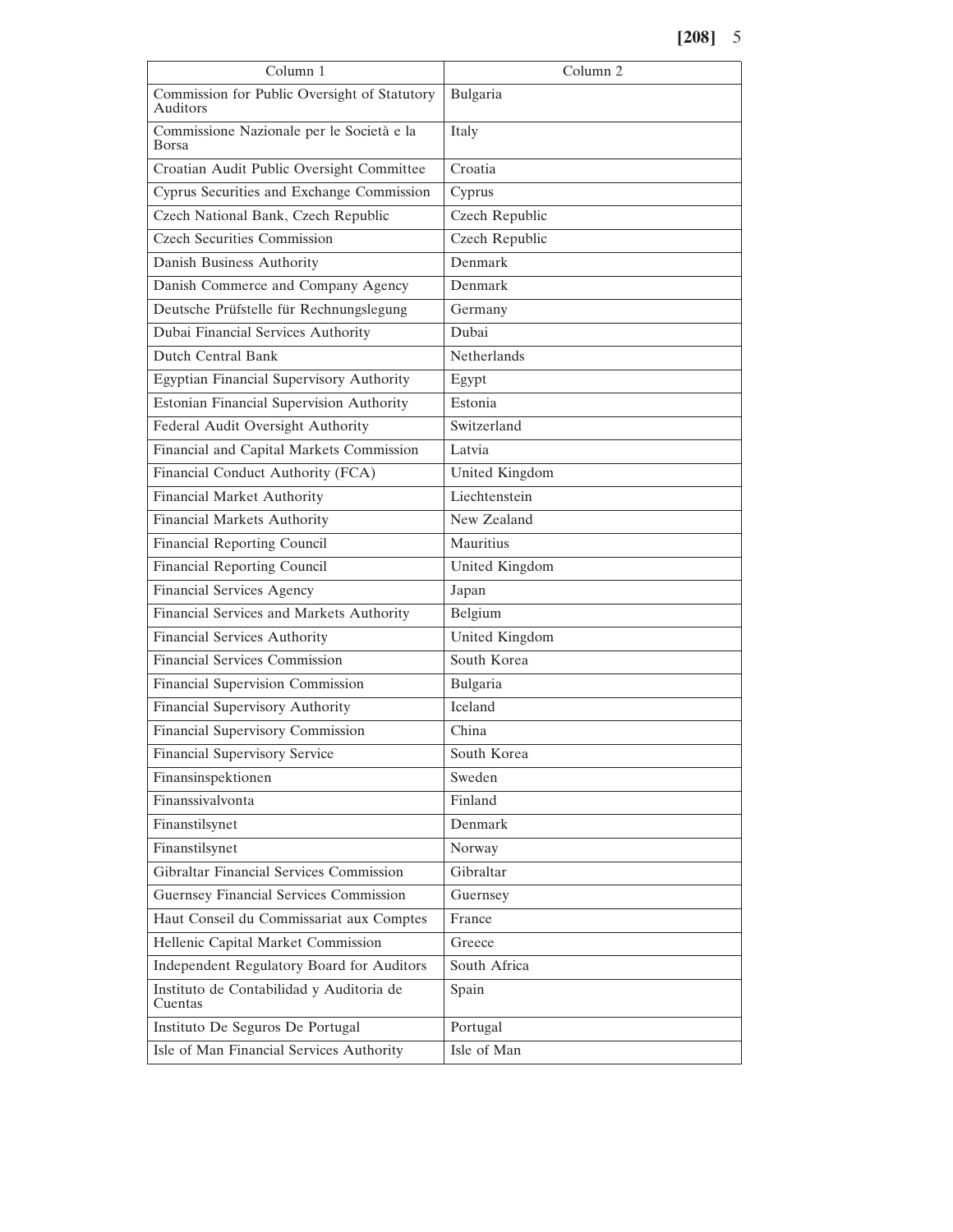## 6 **[208]**

| Column <sub>1</sub>                                        | Column <sub>2</sub>      |
|------------------------------------------------------------|--------------------------|
| Jersey Financial Services Commission                       | Jersey                   |
| Kredittilsynet                                             | Norway                   |
| London Stock Exchange                                      | United Kingdom           |
| Malta Financial Services Authority                         | Malta                    |
| Ministry of Finance                                        | Slovak Republic          |
| Ministry of Finance                                        | Slovenia                 |
| Ministry of Finance                                        | Republic of Lithuania    |
| Ministry of Finance                                        | Poland                   |
| Monitoring Committee of the Financial<br>Reporting Council | United Kingdom           |
| Nasdaq OMX                                                 | Sweden                   |
| Polish Financial Supervision Authority                     | Poland                   |
| Polish Securities and Exchange Commission                  | Poland                   |
| Prudential Regulation Authority (PRA)                      | United Kingdom           |
| Public Audit Oversight Board                               | Czech Republic           |
| Public Company Accounting Oversight Board                  | United States of America |
| Public Oversight Board of Albania                          | Albania                  |
| Revisorsnamnden                                            | Sweden                   |
| Romanian National Securities Commission                    | Romania                  |
| Securities & Exchange Commission                           | United States of America |
| Securities and Exchange Commission                         | Thailand                 |
| Swedish Financial Accounting Standards<br>Council          | Sweden                   |
| The Accountant and Appraiser Supervisory<br>Centre         | Indonesia                |
| The Takeover Panel                                         | United Kingdom           |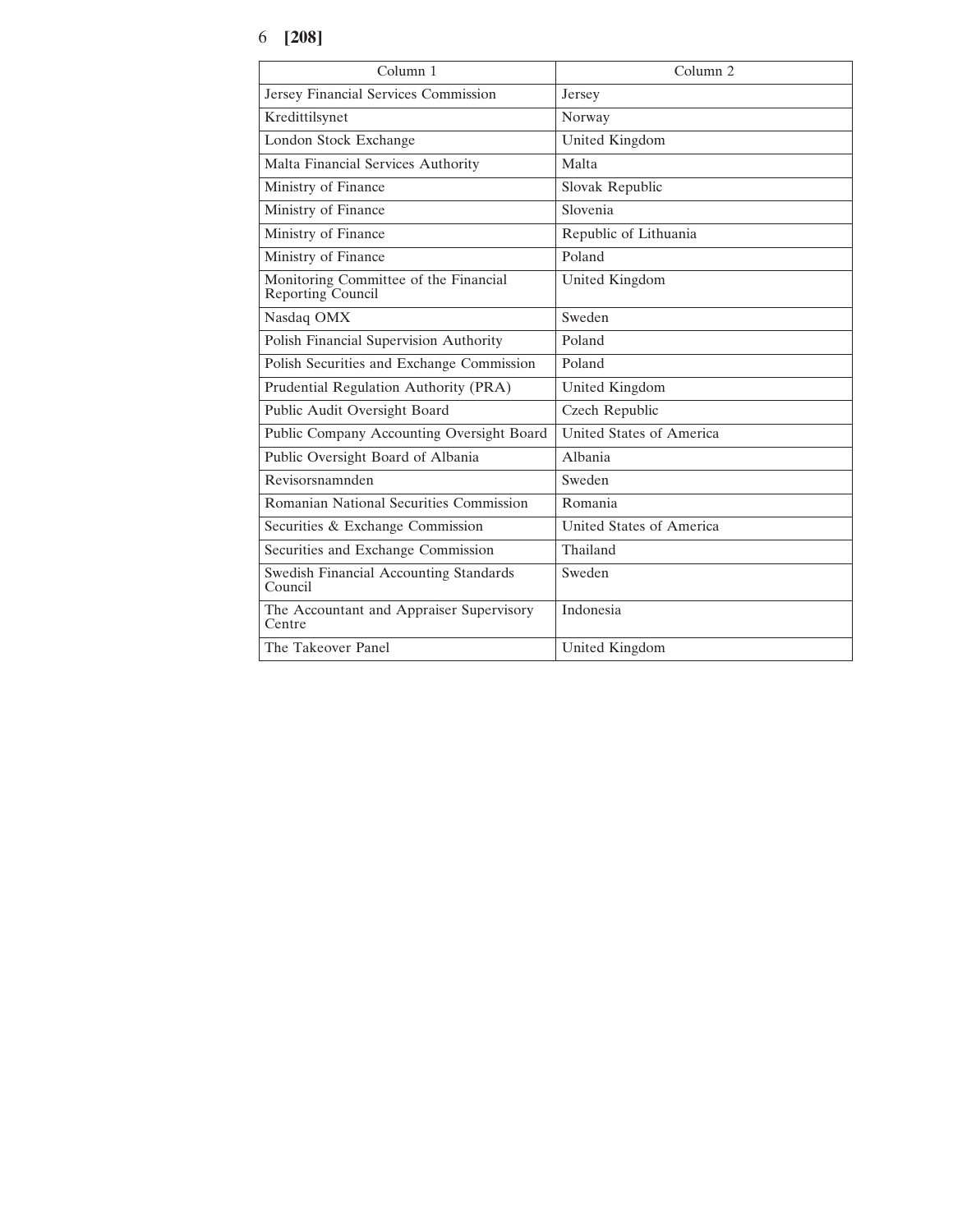| Schedule 2 |  |
|------------|--|
|------------|--|

European Audit Inspection Group

European Banking Authority

European Central Bank European Commission

European Council

European Financial Stability Facility

European Parliament

European Securities and Markets Authority

International Accounting Standards Board

International Forum of Independent Audit Regulators

L.S.

GIVEN under the seal of the Irish Auditing and Accounting Supervisory Authority, 26 April 2016.

MICHAEL KAVANAGH, Chief Executive Officer and Director.

FERGAL Ó BRIAIN, Secretary.